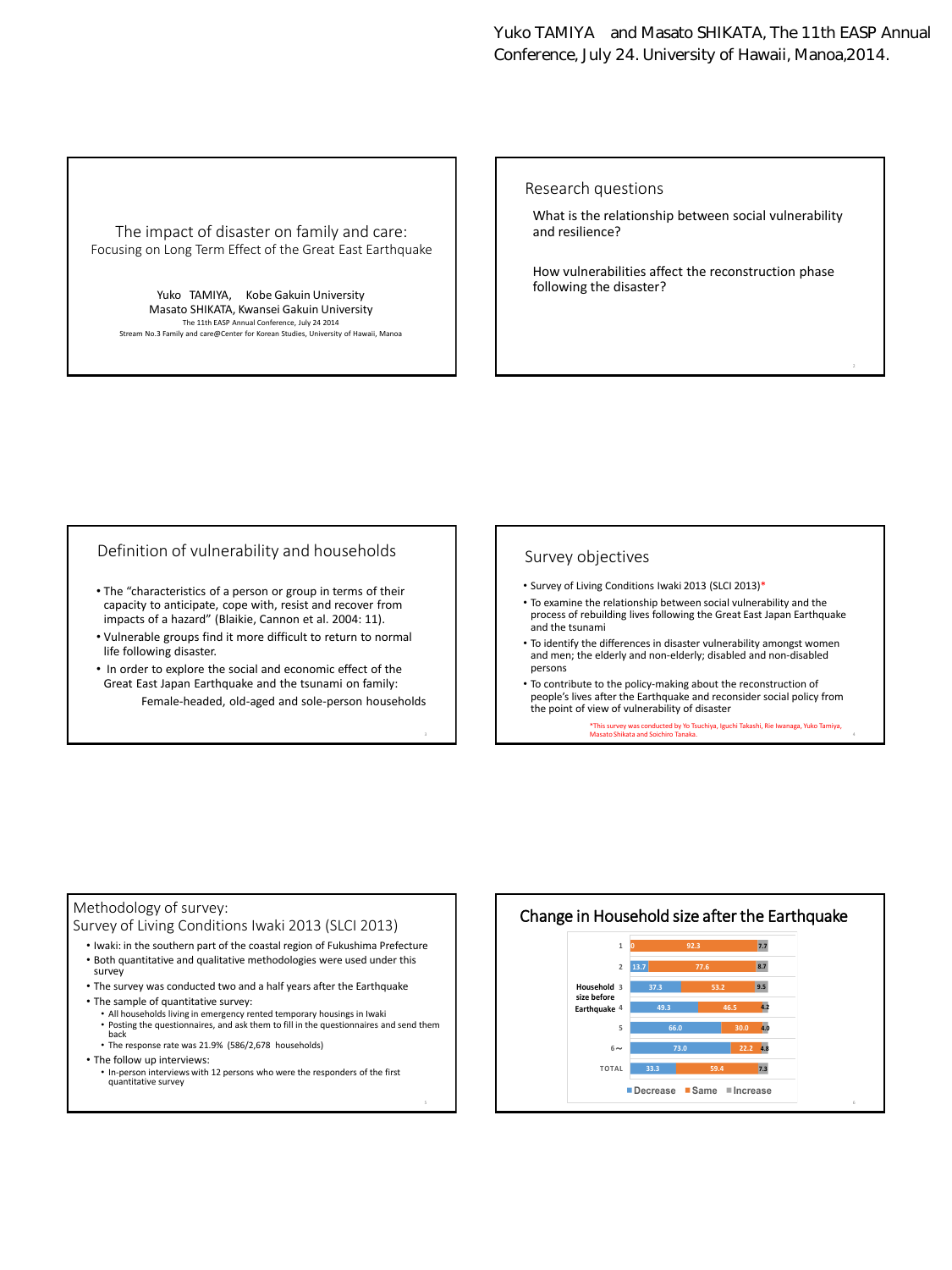|                                                               | Numher |       |
|---------------------------------------------------------------|--------|-------|
| Lone mothers with children aged under 19                      | 20     | 3.4   |
| Others with chilren aged under 19                             | 108    | 184   |
| Single householders aged 65 and older (Female)                | 52     | 8.9   |
| Single householders aged 65 and older (Male)                  | 29     | 4.9   |
| Married couples aged 65 and older                             | 93     | 15.9  |
| Other householders with aged 65 and older                     | 128    |       |
| Single householders aged under 65 (Female)                    | 31     | 5.3   |
| Single householders aged under 65 (Male)                      |        | 75    |
| Others under 65 without children (except single householders) |        |       |
| Total                                                         | 586    | 100 O |

### Households with children

| Households with children aged under 19                  | 128  |
|---------------------------------------------------------|------|
| Lone mothers                                            | 20   |
| % lone mothers                                          | 15.6 |
| % lone parents (national average)*                      | 75   |
| *MHLW, 2013, Comprehensive Survey of Living Conditions. |      |
|                                                         |      |
|                                                         |      |
|                                                         |      |



| Employment status by gender, household types                      |                      |          |                                                              |       |           |              |
|-------------------------------------------------------------------|----------------------|----------|--------------------------------------------------------------|-------|-----------|--------------|
| Women                                                             |                      |          | Men                                                          |       |           |              |
| Lone mothers with children                                        | 30.0<br>50.0         | 5.0 15.0 | Lone fathers with children                                   | 100.0 |           |              |
| Women with children (except<br>lone-mothers)                      | 15.0 38.0<br>4.0     | 43.0     | Men with children (except lone-<br>fathers)                  | 66.7  |           | 11.19.1 13.1 |
| Single women under 65 without<br>children                         | 10.0<br>20.0<br>33.3 | 36.7     | Single men under 65 without<br>children                      | 37.5  | 15.0 12.5 | 35.0         |
| Women under 65 without<br>children (except single<br>householder) | 25.8<br>30.6<br>8.1  | 35.5     | Men under 65 without children<br>(except single householder) | 47.7  | 20.0      | 21.5 10.8    |
| Standard employee Non-standard employee Self employed Unemployed  |                      |          | Standard employee Non-standard employee Self employed        |       |           | Unemployed   |
|                                                                   |                      |          |                                                              |       |           | 10           |

|         |                                      | <b>After Earthquake</b> |                 |                |                           |                                 |       |
|---------|--------------------------------------|-------------------------|-----------------|----------------|---------------------------|---------------------------------|-------|
|         | (%)                                  | Same job                | Change job      | Un/paid leave  | Unemployed:<br>Want a job | Unemployed:<br>Don't want a job | Total |
|         | Employed                             | 71                      | 18              | 12             | 0                         | 0                               | 100   |
| Lone    | Unemploved: Want a job               | $\mathbf{0}$            | 33              | $\mathbf{0}$   | 33                        | 33                              | 100   |
|         | mothers Unemployed: Don't want a job | ٠                       |                 |                |                           |                                 |       |
|         | Total                                | 60                      | 20              | 10             | 5                         | 5                               | 100   |
|         |                                      |                         |                 |                |                           |                                 |       |
|         | Employed                             | 53                      | 22              | $\overline{2}$ | 9                         | 14                              | 100   |
|         | Married Unemploved: Want a job       | 0                       | 0               | 0              | 100                       | 0                               | 100   |
|         | mothers Unemployed: Don't want a job | 0                       | 19              | n              | 8                         | 73                              | 100   |
|         | Total                                | 37                      | 20              |                | 12                        | 30                              | 100   |
|         |                                      |                         |                 |                |                           |                                 |       |
|         | Employed                             | 73                      | $\overline{17}$ | $\overline{2}$ | 6                         | $\overline{2}$                  | 100   |
| Married | Unemployed: Want a job               | 0                       | 50              | 50             | $\Omega$                  | $\mathbf{0}$                    | 100   |
|         | fathers Unemployed: Don't want a job | 0                       | 0               | 0              | 20                        | 80                              | 100   |
|         | Total                                | 68                      | 16              | 3              | 6                         | 6                               | 100   |